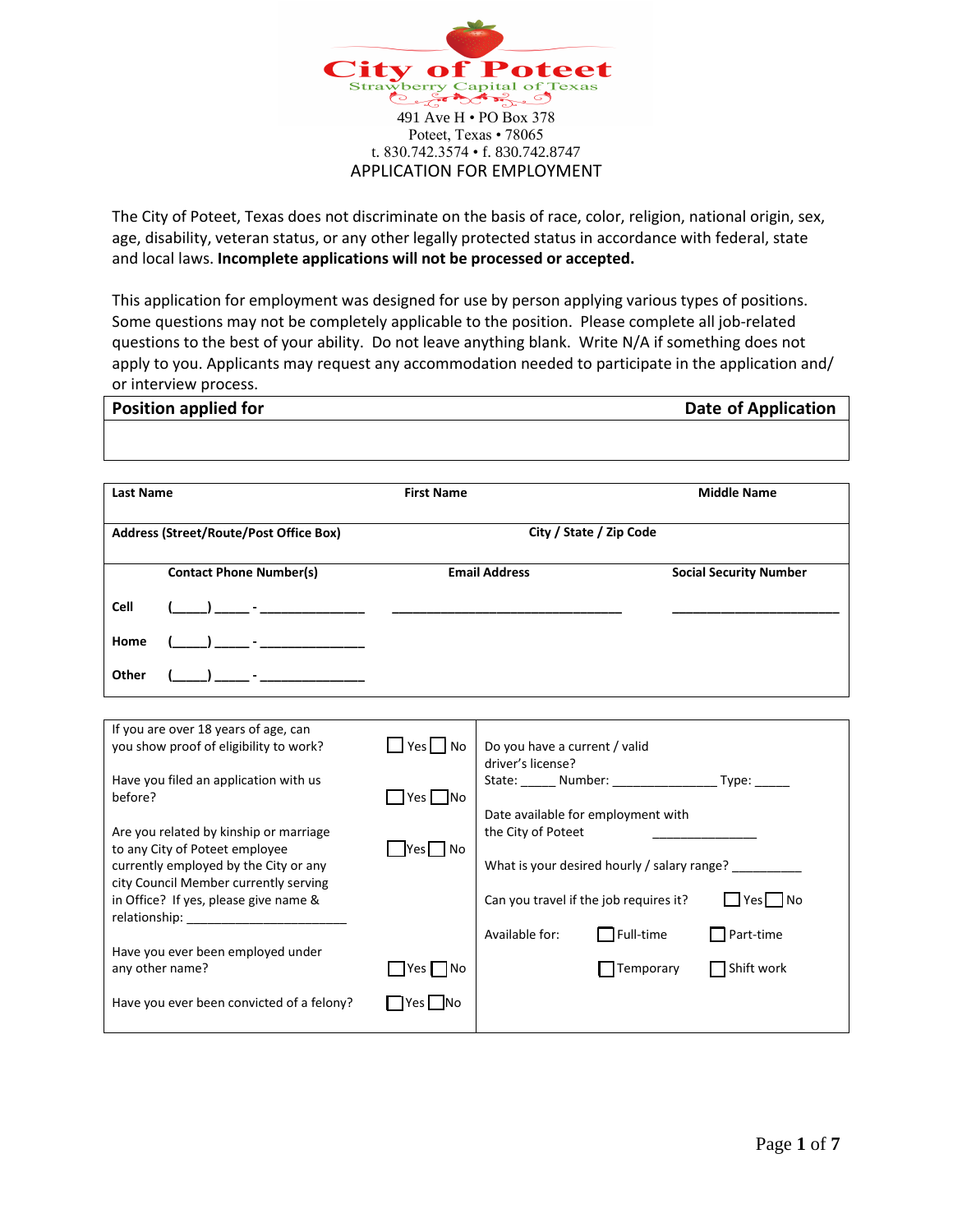## **EDUCATION AND TRAINING**

| Other: and the contract of the contract of the contract of the contract of the contract of the contract of the contract of the contract of the contract of the contract of the contract of the contract of the contract of the |                                |                                     |                                  |       |  |
|--------------------------------------------------------------------------------------------------------------------------------------------------------------------------------------------------------------------------------|--------------------------------|-------------------------------------|----------------------------------|-------|--|
| Did you graduate / achieve GED?                                                                                                                                                                                                | Yes                            | No                                  |                                  |       |  |
|                                                                                                                                                                                                                                | Name of School<br>City & State | <b>Number of Years</b><br>Completed | Degree / Certification<br>Earned | Major |  |
|                                                                                                                                                                                                                                |                                |                                     |                                  |       |  |
| High School                                                                                                                                                                                                                    |                                |                                     |                                  |       |  |
| College                                                                                                                                                                                                                        |                                |                                     |                                  |       |  |
|                                                                                                                                                                                                                                |                                |                                     |                                  |       |  |
| Graduate School                                                                                                                                                                                                                |                                |                                     |                                  |       |  |
| Trade/Business/Other<br><b>Training</b>                                                                                                                                                                                        |                                |                                     |                                  |       |  |
| * Please include undergraduate colleges or universities, graduate schools, technical, vocational, or business schools                                                                                                          |                                |                                     |                                  |       |  |

#### **SPECIAL SKILLS / QUALIFICATIONS**

| Add any additional special job-related skills or qualifications you may received from your experiences (e.g. foreign language<br>proficiency, office or special equipment you can operate and types of computer software / hardware you are familiar with<br>using. |  |  |  |  |
|---------------------------------------------------------------------------------------------------------------------------------------------------------------------------------------------------------------------------------------------------------------------|--|--|--|--|
| Special Job-related skills/qualification<br>Computer Software / Hardware<br>Office or Special Equipment                                                                                                                                                             |  |  |  |  |
|                                                                                                                                                                                                                                                                     |  |  |  |  |
|                                                                                                                                                                                                                                                                     |  |  |  |  |
|                                                                                                                                                                                                                                                                     |  |  |  |  |
|                                                                                                                                                                                                                                                                     |  |  |  |  |

| If a license, certificate or other authorization is required or related to the position for which you are applying, please complete<br>the following: |             |                            |                |                          |
|-------------------------------------------------------------------------------------------------------------------------------------------------------|-------------|----------------------------|----------------|--------------------------|
| License / Certificate                                                                                                                                 | Date Issued | Issued by:                 | License Number | Location of issuing      |
|                                                                                                                                                       |             | State or Issuing Authority |                | authority (City / State) |
|                                                                                                                                                       |             |                            |                |                          |
|                                                                                                                                                       |             |                            |                |                          |
|                                                                                                                                                       |             |                            |                |                          |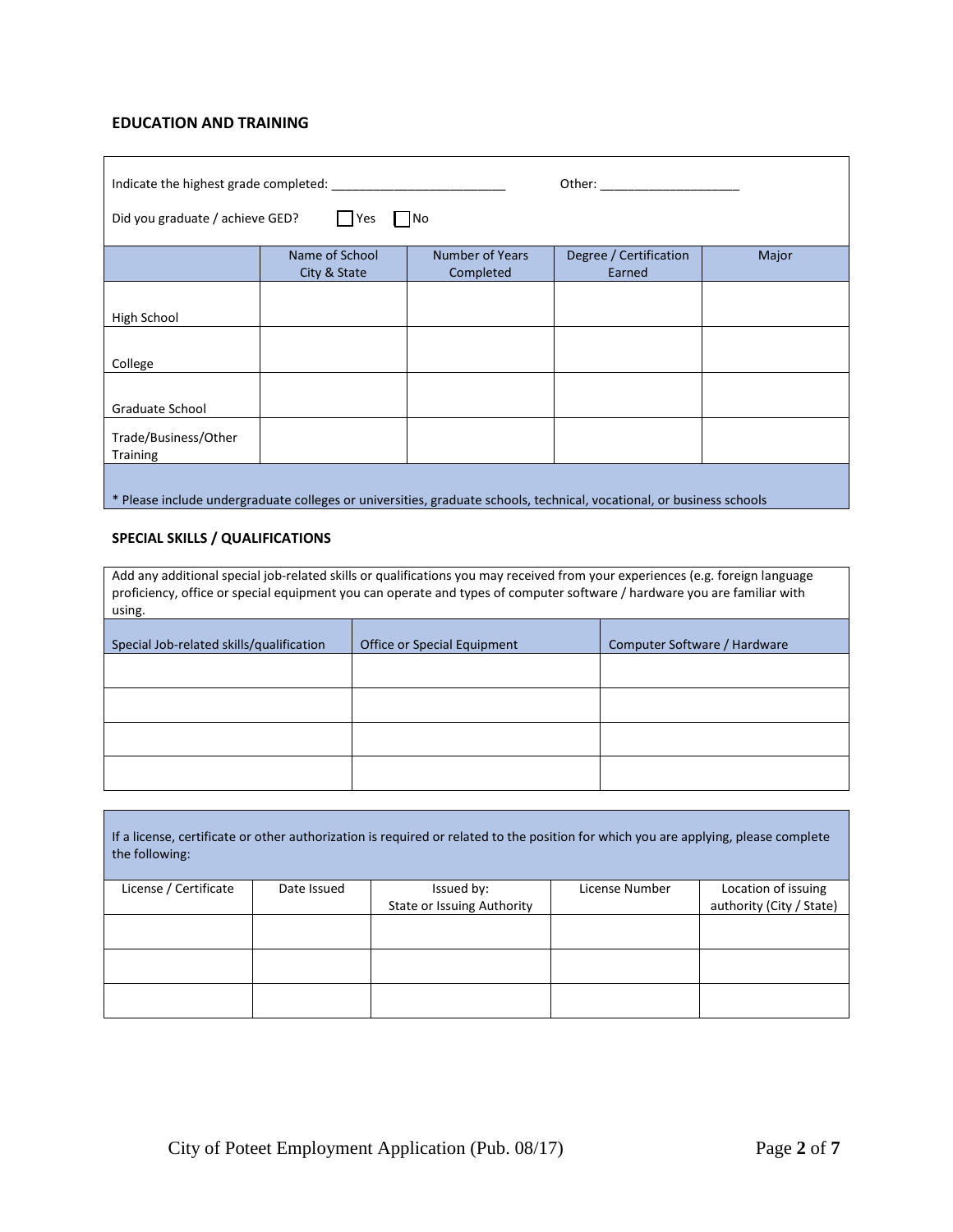#### **EMPLOYMENT RECORD**

| * Instructions: Give information related to the most recent job(s) you held and described duties performed. Include any job<br>related military service assignments or volunteer work. |                                                                            |                         |                       |           |
|----------------------------------------------------------------------------------------------------------------------------------------------------------------------------------------|----------------------------------------------------------------------------|-------------------------|-----------------------|-----------|
| You may attach a resume, so full employment experience may be reviewed,<br>BUT this section still must be completed.                                                                   |                                                                            |                         |                       |           |
| Employer:                                                                                                                                                                              |                                                                            | Address:                |                       |           |
| City, State                                                                                                                                                                            | Zip Code:                                                                  | Phone No.               |                       |           |
| Supervisor's Name:                                                                                                                                                                     |                                                                            | <b>Full Time</b>        | Part Time             | Temporary |
| Employed From:                                                                                                                                                                         | To:                                                                        | <b>Starting Salary:</b> | <b>Ending Salary:</b> |           |
| Job Title:                                                                                                                                                                             | Would there be a problem if we contact your current<br>Employer? Yes<br>No |                         |                       |           |
| If yes, explain:                                                                                                                                                                       |                                                                            |                         |                       |           |
|                                                                                                                                                                                        |                                                                            |                         |                       |           |
| Job Description:                                                                                                                                                                       |                                                                            |                         |                       |           |
|                                                                                                                                                                                        |                                                                            |                         |                       |           |
| Reason For Leaving:                                                                                                                                                                    |                                                                            |                         |                       |           |
|                                                                                                                                                                                        |                                                                            |                         |                       |           |

| Employer:           |           | Address:                                                             |                       |           |
|---------------------|-----------|----------------------------------------------------------------------|-----------------------|-----------|
| City, State         | Zip Code: | Phone No.                                                            |                       |           |
| Supervisor's Name:  |           | <b>Full Time</b>                                                     | Part Time             | Temporary |
| Employed From:      | To:       | <b>Starting Salary:</b>                                              | <b>Ending Salary:</b> |           |
| Job Title:          |           | Would there be a problem if we contact your current<br>Employer? Yes | No                    |           |
| If yes, explain:    |           |                                                                      |                       |           |
|                     |           |                                                                      |                       |           |
| Job Description:    |           |                                                                      |                       |           |
|                     |           |                                                                      |                       |           |
| Reason For Leaving: |           |                                                                      |                       |           |
|                     |           |                                                                      |                       |           |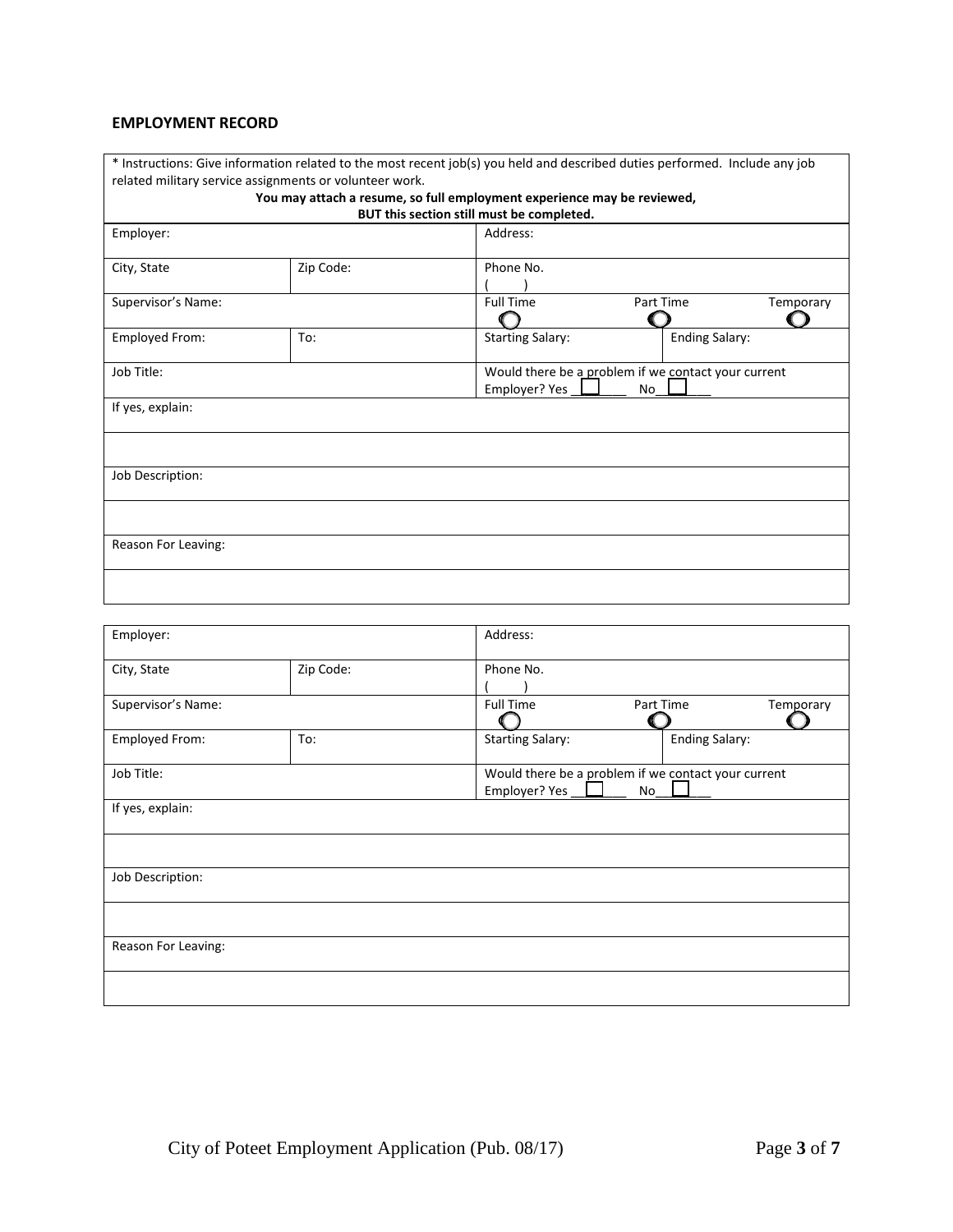| Employer:           |           | Address:                |                                                     |           |
|---------------------|-----------|-------------------------|-----------------------------------------------------|-----------|
| City, State         | Zip Code: | Phone No.               |                                                     |           |
|                     |           |                         |                                                     |           |
| Supervisor's Name:  |           | <b>Full Time</b>        | Part Time                                           | Temporary |
|                     |           |                         |                                                     |           |
| Employed From:      | To:       | <b>Starting Salary:</b> | <b>Ending Salary:</b>                               |           |
| Job Title:          |           |                         | Would there be a problem if we contact your current |           |
|                     |           | Employer? Yes           | No                                                  |           |
| If yes, explain:    |           |                         |                                                     |           |
|                     |           |                         |                                                     |           |
| Job Description:    |           |                         |                                                     |           |
|                     |           |                         |                                                     |           |
| Reason For Leaving: |           |                         |                                                     |           |
|                     |           |                         |                                                     |           |

| Employer:           |           | Address:                                                                   |                        |  |
|---------------------|-----------|----------------------------------------------------------------------------|------------------------|--|
| City, State         | Zip Code: | Phone No.                                                                  |                        |  |
| Supervisor's Name:  |           | <b>Full Time</b>                                                           | Part Time<br>Temporary |  |
| Employed From:      | To:       | <b>Starting Salary:</b>                                                    | <b>Ending Salary:</b>  |  |
| Job Title:          |           | Would there be a problem if we contact your current<br>Employer? Yes<br>No |                        |  |
| If yes, explain:    |           |                                                                            |                        |  |
|                     |           |                                                                            |                        |  |
| Job Description:    |           |                                                                            |                        |  |
|                     |           |                                                                            |                        |  |
| Reason For Leaving: |           |                                                                            |                        |  |
|                     |           |                                                                            |                        |  |

## **REFERENCES**

| Title / Name | <b>Address</b> | Phone |
|--------------|----------------|-------|
|              |                |       |
|              |                |       |
|              |                |       |
|              |                |       |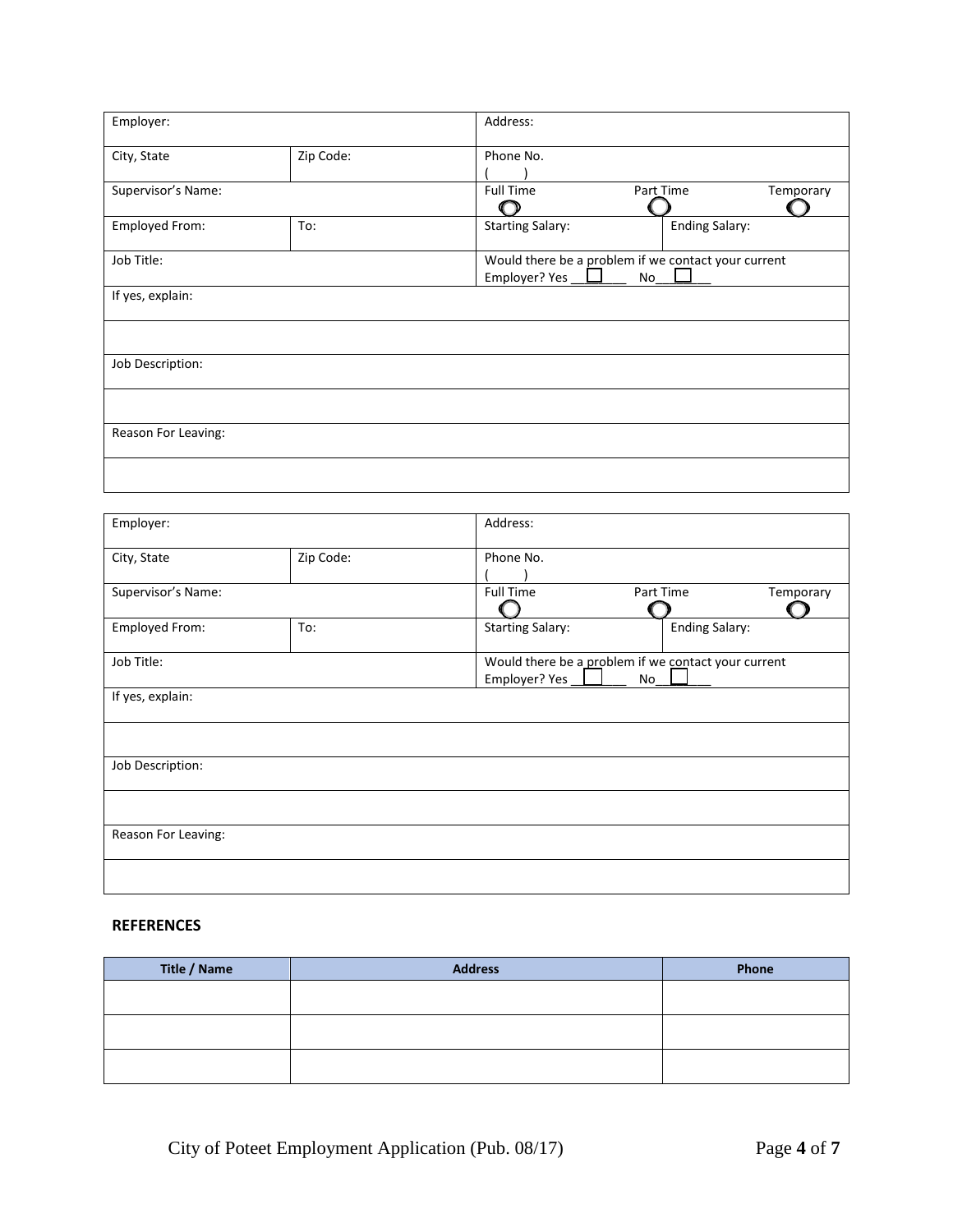### **TRAFFIC ACCIDENT'S**

Describe briefly any traffic accidents in which you have been involved, giving approximate dates and locations.

| <b>Brief Description</b>                                                                                                                                                                                                                                 | City / State | <b>Dates and Disposition</b> |  |  |
|----------------------------------------------------------------------------------------------------------------------------------------------------------------------------------------------------------------------------------------------------------|--------------|------------------------------|--|--|
|                                                                                                                                                                                                                                                          |              |                              |  |  |
|                                                                                                                                                                                                                                                          |              |                              |  |  |
|                                                                                                                                                                                                                                                          |              |                              |  |  |
|                                                                                                                                                                                                                                                          |              |                              |  |  |
|                                                                                                                                                                                                                                                          |              |                              |  |  |
| <b>MILITARY SERVICE</b>                                                                                                                                                                                                                                  |              |                              |  |  |
| Have you ever served in the Armed Forces of the United States?                                                                                                                                                                                           | Yes          | No                           |  |  |
| If YES, Dates of Service: From ____________ To ___________                                                                                                                                                                                               |              |                              |  |  |
|                                                                                                                                                                                                                                                          |              |                              |  |  |
|                                                                                                                                                                                                                                                          |              |                              |  |  |
| If you received a discharge other than Honorable, please give complete details.                                                                                                                                                                          |              |                              |  |  |
|                                                                                                                                                                                                                                                          |              |                              |  |  |
|                                                                                                                                                                                                                                                          |              |                              |  |  |
| Are you in the Guard or Reserves? Yes<br>$\blacksquare$ No                                                                                                                                                                                               |              |                              |  |  |
| Are you currently under indictment, awaiting trial, on probation, or serving a period of deferred adjudication for any criminal<br>$offense?$ Yes $\Box$ No<br>If YES, please explain:                                                                   |              |                              |  |  |
|                                                                                                                                                                                                                                                          |              |                              |  |  |
|                                                                                                                                                                                                                                                          |              |                              |  |  |
|                                                                                                                                                                                                                                                          |              |                              |  |  |
| SPECIAL TRAINING / SKILLS / QUALIFICATIONS                                                                                                                                                                                                               |              |                              |  |  |
| List all job-related training or skills you possess and machines or office equipment you can use, such as<br>calculators, printing or graphics equipment, computer equipment, types of software and hardware. (Attach additional page, if<br>necessary.) |              |                              |  |  |
|                                                                                                                                                                                                                                                          |              |                              |  |  |
|                                                                                                                                                                                                                                                          |              |                              |  |  |
|                                                                                                                                                                                                                                                          |              |                              |  |  |

\_\_\_\_\_\_\_\_\_\_\_\_\_\_\_\_\_\_\_\_\_\_\_\_\_\_\_\_\_\_\_\_\_\_\_\_\_\_\_\_\_\_\_\_\_\_\_\_\_\_\_\_\_\_\_\_\_\_\_\_\_\_\_\_\_\_\_\_\_\_\_\_\_\_\_\_\_\_\_\_\_\_\_\_\_\_\_\_\_\_\_\_\_\_\_\_\_\_\_\_\_\_\_\_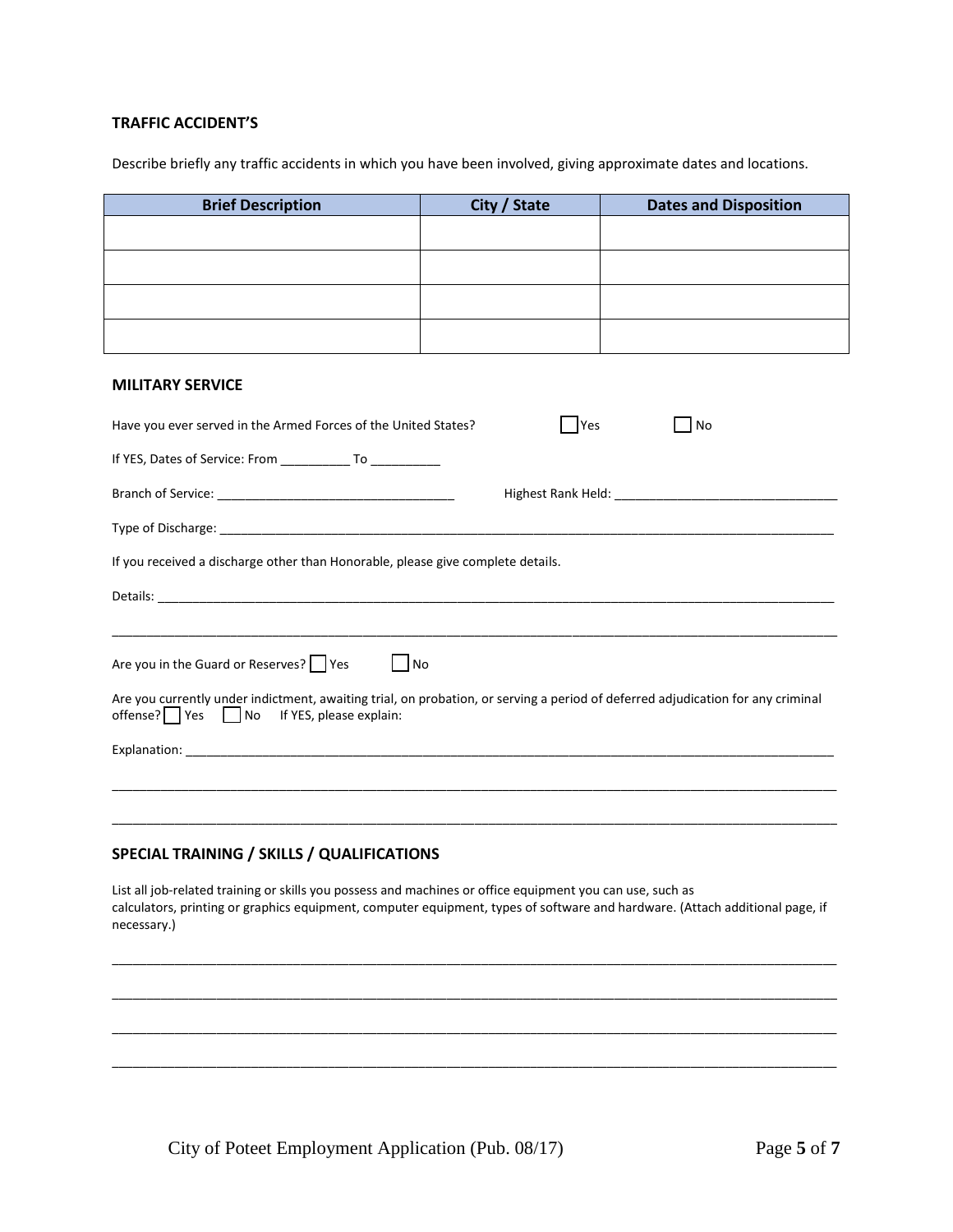## **APPLICANT'S STATEMENT (Please read and sign below)**

| 1. | I certify that all the information provided by me in connection with my application, whether on this document or not,<br>is true and complete, and I understand that any misstatement, falsification, or omission of information may be<br>grounds for refusal to hire or, if hired, termination.                                                |
|----|--------------------------------------------------------------------------------------------------------------------------------------------------------------------------------------------------------------------------------------------------------------------------------------------------------------------------------------------------|
| 2. | I understand that as a condition of employment, I will be required to provide legal proof of authorization to work in<br>the U.S.                                                                                                                                                                                                                |
| 3. | I authorize investigation of all statements, contained in this application for employment, as may be necessary in<br>arriving at an employment decision and do not hold the City or any other individual involved in this investigation<br>liable for information obtained in this process.                                                      |
| 4. | I also understand that false or misleading information given in my interview, or this application, may result in my<br>elimination from consideration for employment and/or discharge at any time.                                                                                                                                               |
| 5. | I further understand that, if employed, I will abide by all policies, rules and procedures of the City of Poteet.                                                                                                                                                                                                                                |
| 6. | I understand the City of Poteet follows an "employment at will" policy which means the City of Poteet may terminate<br>my employment at any time and/or for any reason consistent with applicable state or federal laws.                                                                                                                         |
|    |                                                                                                                                                                                                                                                                                                                                                  |
|    | Signature: The contract of the contract of the contract of the contract of the contract of the contract of the<br>Date: the contract of the contract of the contract of the contract of the contract of the contract of the contract of the contract of the contract of the contract of the contract of the contract of the contract of the cont |
|    |                                                                                                                                                                                                                                                                                                                                                  |

| FOR HUMAN RESOURCES DEPARTMENT USE ONLY |               |  |  |
|-----------------------------------------|---------------|--|--|
| Arrange an Interview: Pres No           | Hired: Yes No |  |  |
| Remarks:                                |               |  |  |
|                                         |               |  |  |
| Employed: No                            |               |  |  |
|                                         |               |  |  |
|                                         |               |  |  |
| (Print Name)                            |               |  |  |
|                                         |               |  |  |
|                                         |               |  |  |

City of Poteet Employment Application (Pub. 08/17) Page **6** of **7**